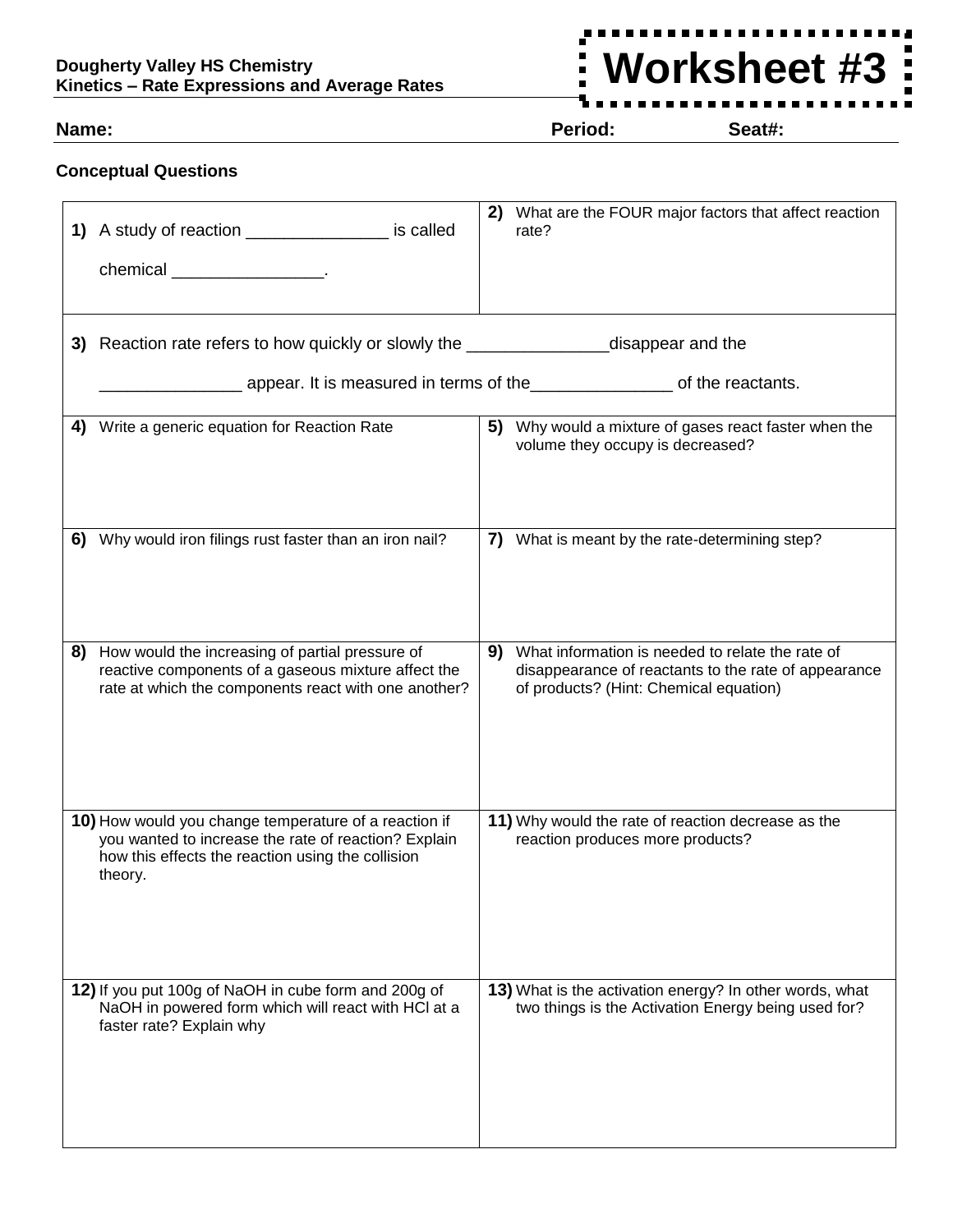| 14) What is a catalyst and why is it different from<br>a reactant in an equation? | 15) In the following three<br>step reaction, which<br>step is the fastest?<br>Which step is the<br>slowest? | Relative Potential Energy $\epsilon_p$ (kJ)<br>$\frac{1}{36}$ exercise E exercise<br>reactants<br>products<br><b>Reaction Progress</b> |  |  |  |  |
|-----------------------------------------------------------------------------------|-------------------------------------------------------------------------------------------------------------|----------------------------------------------------------------------------------------------------------------------------------------|--|--|--|--|
| 16) Draw an exothermic reaction graph shown with and without a catalyst           |                                                                                                             |                                                                                                                                        |  |  |  |  |
|                                                                                   |                                                                                                             |                                                                                                                                        |  |  |  |  |
|                                                                                   |                                                                                                             |                                                                                                                                        |  |  |  |  |
|                                                                                   |                                                                                                             |                                                                                                                                        |  |  |  |  |
|                                                                                   |                                                                                                             |                                                                                                                                        |  |  |  |  |
|                                                                                   |                                                                                                             |                                                                                                                                        |  |  |  |  |
|                                                                                   |                                                                                                             |                                                                                                                                        |  |  |  |  |
|                                                                                   |                                                                                                             |                                                                                                                                        |  |  |  |  |
| 17) Write the rate expression for $2H_2O \rightarrow 2H_2 + O_2$                  |                                                                                                             |                                                                                                                                        |  |  |  |  |
|                                                                                   |                                                                                                             |                                                                                                                                        |  |  |  |  |
|                                                                                   |                                                                                                             |                                                                                                                                        |  |  |  |  |
| <b>18)</b> Write the rate expression for $2SO_2 + O_2 \rightarrow 2SO_3$          |                                                                                                             |                                                                                                                                        |  |  |  |  |
|                                                                                   |                                                                                                             |                                                                                                                                        |  |  |  |  |
|                                                                                   |                                                                                                             |                                                                                                                                        |  |  |  |  |
|                                                                                   |                                                                                                             |                                                                                                                                        |  |  |  |  |
| 19) Write the rate expression for $2NO + 2H_2 \rightarrow N_2 + 2H_2O$            |                                                                                                             |                                                                                                                                        |  |  |  |  |
|                                                                                   |                                                                                                             |                                                                                                                                        |  |  |  |  |
|                                                                                   |                                                                                                             |                                                                                                                                        |  |  |  |  |
|                                                                                   |                                                                                                             |                                                                                                                                        |  |  |  |  |

# **Mathematical Questions**

- Show all work involved.
- Get an actual answer when applicable, including units! Box your answer!

| <b>20)</b> The following table relates the <i>time</i> and the <i>mass</i> of<br><b>Zn</b> during the reaction between Zn and $0.5M$ HNO <sub>3</sub> :<br>$Zn_{(s)}$ + 2HNO <sub>3(aq)</sub> $\rightarrow$ H <sub>2(g)</sub> + Zn(NO <sub>3</sub> ) <sub>2(aq)</sub> | <b>a)</b> Calculate the rxn rate, in g/s, from 0s to 60 s. |  |  |
|-----------------------------------------------------------------------------------------------------------------------------------------------------------------------------------------------------------------------------------------------------------------------|------------------------------------------------------------|--|--|
| Time<br>Mass of $Zn$ (g)<br>0.0 s<br>36.2 g<br>60.0 s<br>29.6 g<br>25.0 g<br>120.0 s<br>22.0 g<br>180.0 s                                                                                                                                                             | b) Calculate the rxn rate, in g/s, from 120s to 180 s.     |  |  |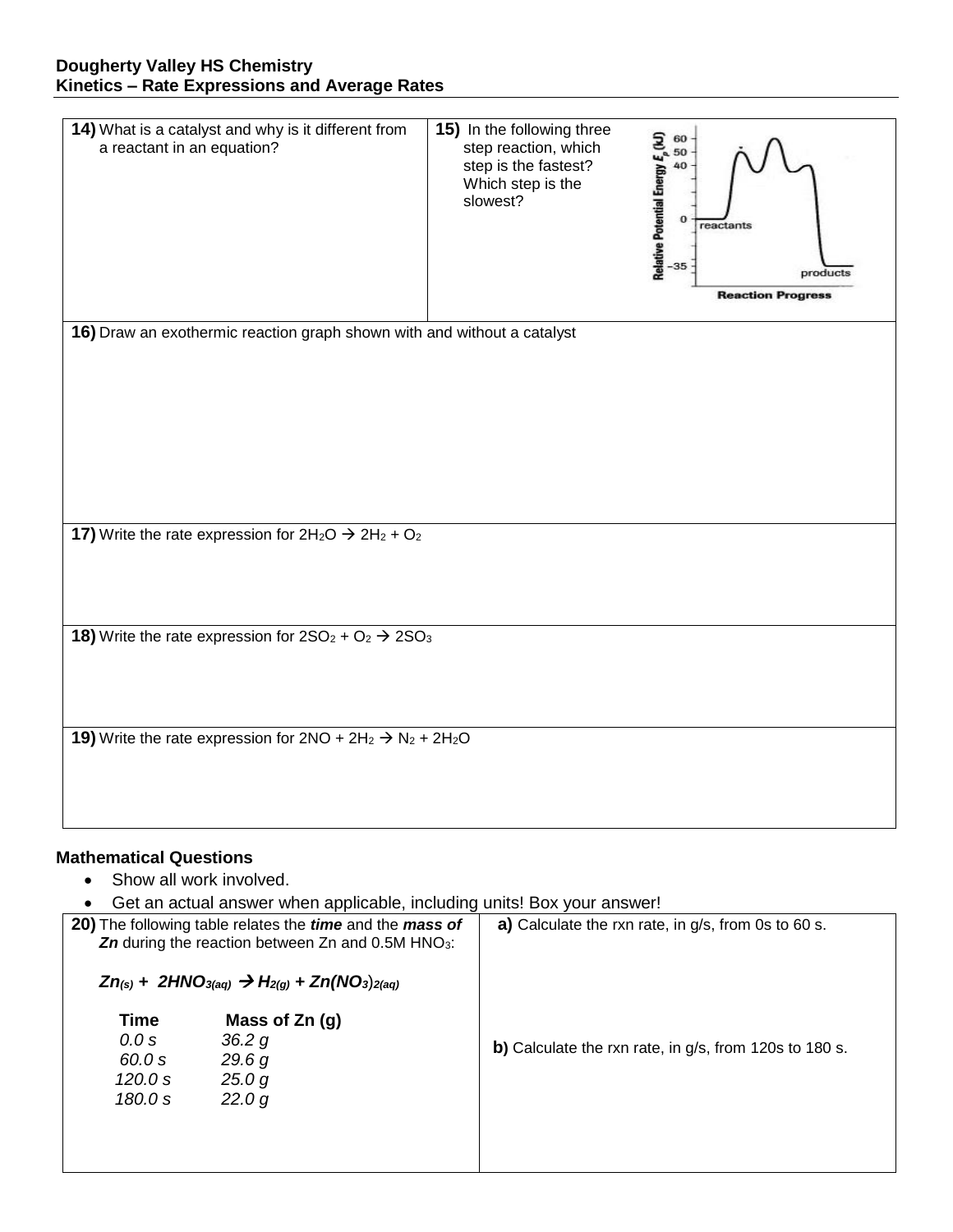### **Dougherty Valley HS Chemistry Kinetics – Rate Expressions and Average Rates**

| 21) A chemist wishes to determine the rate of reaction of<br>zinc with hydrochloric acid.<br>The equation for the reaction is:<br>$Zn_{(s)}$ + 2HCl <sub>(aq)</sub> $\rightarrow$ H <sub>2(g)</sub> + ZnCl <sub>2(aq)</sub>                        |                                                                                                                                                                                                        |          |                              |                                                                          | a) Calculate the Rate of Reaction in<br>grams of Zn consumed per second. |                                           |                                             |  |  |
|----------------------------------------------------------------------------------------------------------------------------------------------------------------------------------------------------------------------------------------------------|--------------------------------------------------------------------------------------------------------------------------------------------------------------------------------------------------------|----------|------------------------------|--------------------------------------------------------------------------|--------------------------------------------------------------------------|-------------------------------------------|---------------------------------------------|--|--|
| A piece of zinc is dropped into 1.00 L of 0.100 M HCl and<br>the following data were obtained:                                                                                                                                                     |                                                                                                                                                                                                        |          |                              |                                                                          |                                                                          |                                           |                                             |  |  |
|                                                                                                                                                                                                                                                    | <b>Time</b><br>Mass of Zinc (g)<br>0 <sub>s</sub><br>$0.016$ g<br>$0.014$ g<br>4 s<br>$0.012$ g<br>8 s<br>12 <sub>s</sub><br>$0.010$ g<br>16 <sub>s</sub><br>$0.008$ g<br>20 <sub>s</sub><br>$0.006$ g |          |                              | b) Calculate the Rate of Reaction in<br>moles of Zn consumed per second. |                                                                          |                                           |                                             |  |  |
| 22) Solid phosphorus and oxygen gas react to form tetraphosphorus decoxide. Determine the average rate of<br>reaction for oxygen during the first 40 s if the concentration changes from 0.200 mol/L to 0.0001 mol/L during this<br>time interval. |                                                                                                                                                                                                        |          |                              |                                                                          |                                                                          |                                           |                                             |  |  |
| 23) At 40°C, hydrogen chloride gas will form from the<br>reaction of gaseous hydrogen and chlorine, according<br>to the following balanced chemical equation:                                                                                      |                                                                                                                                                                                                        |          |                              |                                                                          | a)                                                                       | hydrogen chloride gas in the first 4.32 s |                                             |  |  |
| $H_2(g) + Cl_2(g) \to 2 HCl (g).$                                                                                                                                                                                                                  |                                                                                                                                                                                                        |          |                              |                                                                          |                                                                          |                                           |                                             |  |  |
|                                                                                                                                                                                                                                                    |                                                                                                                                                                                                        |          | <b>Concentration (mol/L)</b> |                                                                          |                                                                          |                                           |                                             |  |  |
|                                                                                                                                                                                                                                                    | <b>Time</b><br>(s)                                                                                                                                                                                     | $H_2(g)$ | Cl <sub>2</sub> (g)          | HCI(g)                                                                   |                                                                          |                                           | b) chlorine gas between $2.16$ s & $4.32$ s |  |  |
|                                                                                                                                                                                                                                                    | 0                                                                                                                                                                                                      | 1.000    | 1.000                        | 0.000                                                                    |                                                                          |                                           |                                             |  |  |
|                                                                                                                                                                                                                                                    | 2.16                                                                                                                                                                                                   | 0.500    | 0.500                        | 1.000                                                                    |                                                                          |                                           |                                             |  |  |
|                                                                                                                                                                                                                                                    | 4.32                                                                                                                                                                                                   | 0.250    | 0.250                        | 1.500                                                                    |                                                                          |                                           |                                             |  |  |
| Using the data provided,<br>calculate the following average rates:<br>hydrogen gas in the first 2.16 s.<br>a)                                                                                                                                      |                                                                                                                                                                                                        |          |                              |                                                                          | C)                                                                       | hydrogen gas in the first 4.32 s          |                                             |  |  |
|                                                                                                                                                                                                                                                    |                                                                                                                                                                                                        |          |                              |                                                                          |                                                                          |                                           |                                             |  |  |